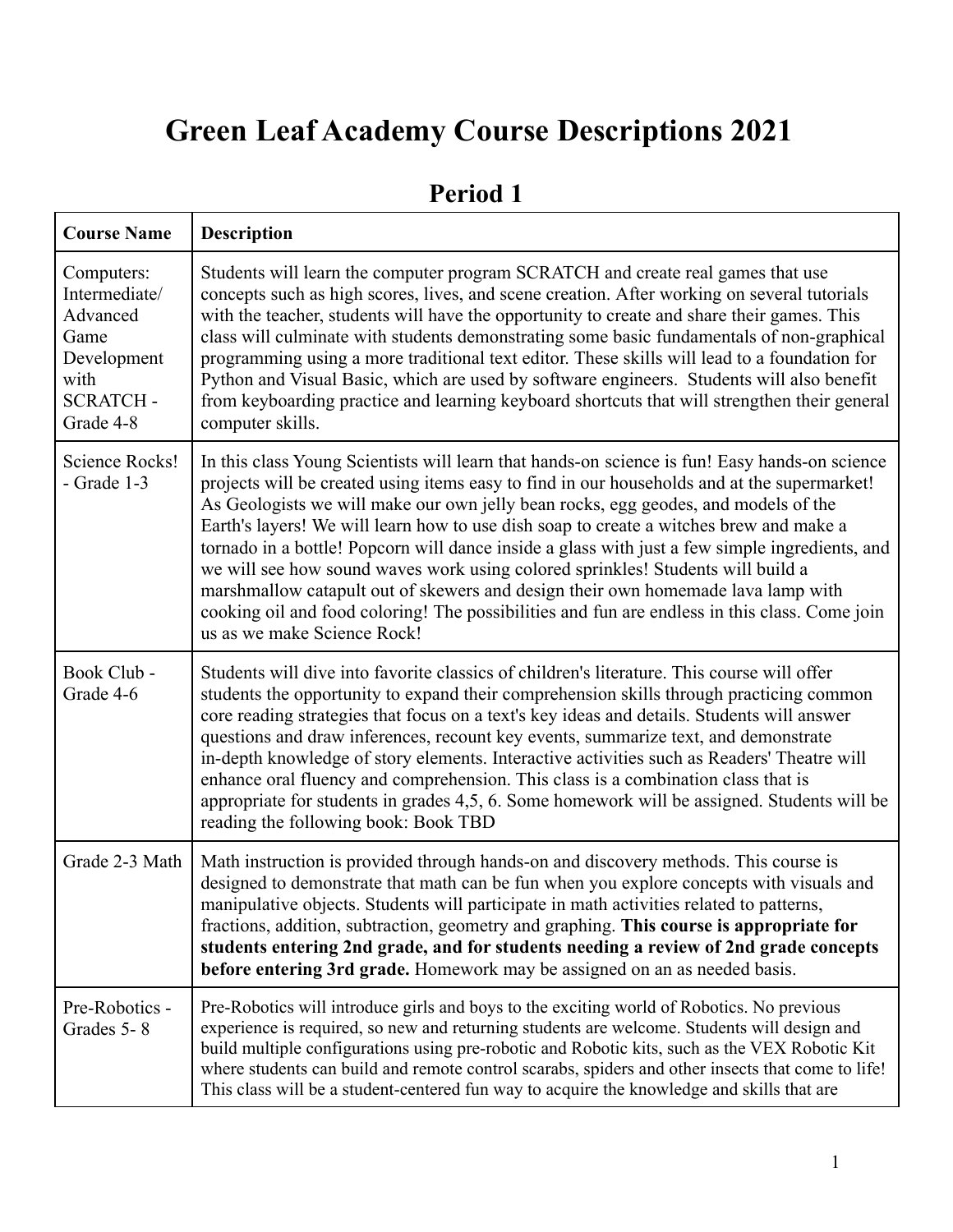|                                                                             | needed to succeed in STEM education (science, technology, engineering and mathematics). By<br>enrolling a child in this class, the parent gives consent for photographs to be taken of students<br>during class to share with class participants and to promote the Green Leaf program.                                                                                                                                                                                                                                                                                          |
|-----------------------------------------------------------------------------|----------------------------------------------------------------------------------------------------------------------------------------------------------------------------------------------------------------------------------------------------------------------------------------------------------------------------------------------------------------------------------------------------------------------------------------------------------------------------------------------------------------------------------------------------------------------------------|
| Grasshoppers-<br>Grade 1                                                    | The Grasshoppers class provides a rich academic curriculum of all core subjects: reading,<br>writing, math, science, social studies, and the arts. Children will jump for joy as they<br>experience a summer full of entry level first grade skills taught in an engaging manner. This<br>class is designed for students entering the first grade and who will benefit from receiving<br>instruction with the same teacher all four (4) periods. Students entering grade K may take<br>this class with the approval of the Director.                                             |
| Grade 1 Math:<br><b>Building</b><br>Confidence                              | Math instruction is provided through hands-on and discovery methods. This course is<br>designed to demonstrate that math can be fun when you explore concepts with visuals and<br>manipulative objects. Students will participate in math activities related to patterns,<br>fractions, addition, subtraction, geometry and graphing. This course is appropriate for<br>students entering 1st grade, and for students entering 2nd grade who would like to review<br>1st grade math skills. Homework may be assigned on an as needed basis.                                      |
| Science in<br>Action:<br>Perform<br>Amazing<br>Experiments! -<br>Grades 5-8 | You will make a volcano explode, make soda shoot over 20 feet high, create slimy Goo,<br>grow crystals, and learn why baking soda and vinegar cause a chemical reaction. Have you<br>ever wondered why some objects glow in the dark? We have a number of fun science<br>experiments and strange edible science projects jam packed into this class. Students will<br>learn the basic principles of science and chemistry, and will analyze reactions from our<br>actions! This class involves many hands-on experiments. This class will teach you to love<br>Science           |
| Art Grades 1-4                                                              | Student artists will have the opportunity to explore a wide range of artistic materials,<br>techniques, and genres. Through a wide variety of age-appropriate projects, student artists<br>will learn more about the basics of art, how to use materials, principles of design,<br>composition theory, color mixing, and how to really look at a work of art. They will use<br>their knowledge to express themselves and to interpret the colorful world around them.<br>Green Leaf Artists will finish the class with a portfolio that will showcase what they have<br>learned. |

| <b>Course Name</b>                                                                                   | <b>Description</b>                                                                                                                                                                                                                                                                                                                                                                                                                                                                                                                                                                                                                                                                         |
|------------------------------------------------------------------------------------------------------|--------------------------------------------------------------------------------------------------------------------------------------------------------------------------------------------------------------------------------------------------------------------------------------------------------------------------------------------------------------------------------------------------------------------------------------------------------------------------------------------------------------------------------------------------------------------------------------------------------------------------------------------------------------------------------------------|
| Computers:<br>Intermediate/A<br>dvanced Game<br>Development<br>with<br><b>SCRATCH-</b><br>Grades 4-8 | Students will learn the computer program SCRATCH and create real games that use<br>concepts such as high scores, lives, and scene creation. After working on several tutorials<br>with the teacher, students will have the opportunity to create and share their games. This<br>class will culminate with students demonstrating some basic fundamentals of non-graphical<br>programming using a more traditional text editor. These skills will lead to a foundation for<br>Python and Visual Basic, which are used by software engineers. Students will also benefit<br>from keyboarding practice and learning keyboard shortcuts that will strengthen their general<br>computer skills. |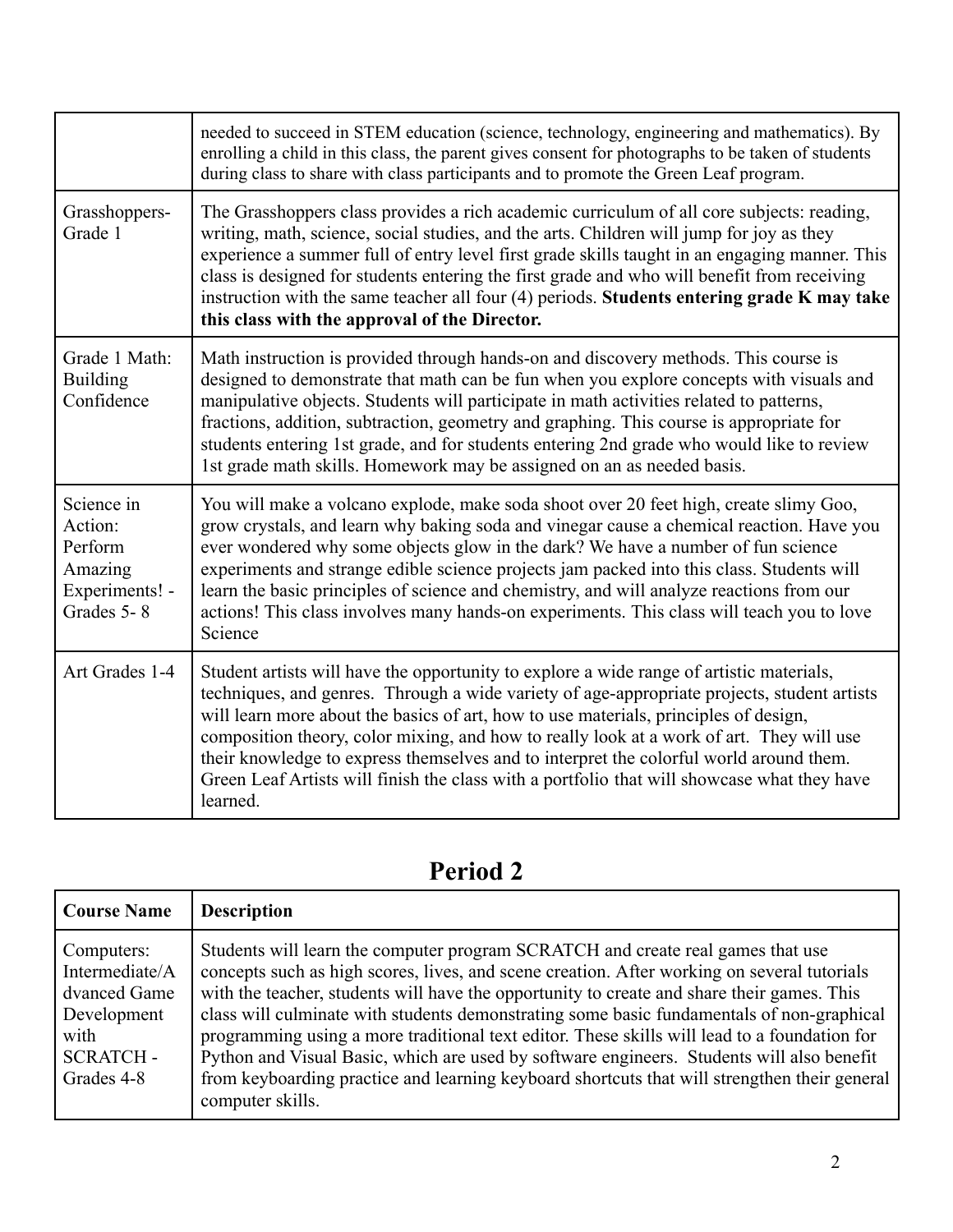| Science Rocks!<br>- Grades 2-4 | In this class Young Scientists will learn that hands-on science is fun! Easy hands-on science<br>projects will be created using items easy to find in our households and at the supermarket!<br>As Geologists we will make our own jelly bean rocks, egg geodes, and models of the<br>Earth's layers! We will learn how to use dish soap to create a witches brew and make a<br>tornado in a bottle! Popcorn will dance inside a glass with just a few simple ingredients, and<br>we will see how sound waves work using colored sprinkles! Students will build a<br>marshmallow catapult out of skewers and design their own homemade lava lamp with<br>cooking oil and food coloring! The possibilities and fun are endless in this class. Come join<br>us as we make Science Rock!                                                                                                                                                                                                                                                                                                            |
|--------------------------------|--------------------------------------------------------------------------------------------------------------------------------------------------------------------------------------------------------------------------------------------------------------------------------------------------------------------------------------------------------------------------------------------------------------------------------------------------------------------------------------------------------------------------------------------------------------------------------------------------------------------------------------------------------------------------------------------------------------------------------------------------------------------------------------------------------------------------------------------------------------------------------------------------------------------------------------------------------------------------------------------------------------------------------------------------------------------------------------------------|
| Book Worms -<br>Grades 1-2     | Young readers will receive instruction in phonics, phonemic awareness, oral fluency, and<br>comprehension strategies. They will participate in interactive discussion groups using texts<br>from world-class children's literature. The focus of this class will be on the application of<br>effective reading strategies as part of comprehension instruction, as well as enrichment,<br>enjoyment, and appreciation for high quality literature. Students will participate in a variety<br>of creative projects to enhance their comprehension skills and deepen the understanding of<br>that week's text. Students will leave this class armed with more effective reading strategies.<br>This class is appropriate for students entering grade 1 or students needing a review before<br>moving onto grade 2. Homework may be assigned on an as needed basis. Students will be<br>reading the following book: to be determined                                                                                                                                                                |
| Math: -<br>Grades 3-4          | Common Core Standards have set new heights for student learning! The standards now<br>require that students are able to solve math problems in a variety of ways, using<br>illustrations, writing math equations, and verbal explanations. Not only will students need<br>to develop better conceptual understanding of math, but they must also be able to apply<br>these skills to real life situations. This class focuses on problem solving skills and will assist<br>students in the application of the academic language needed to thoroughly explain their<br>thinking. Students will learn the tools they need to be more successful on the annual<br>standardized Smarter Balanced Test Consortium (SBAC) assessment and will be more<br>confident in explaining their solutions! Topics will include decimals, fractions, rounding,<br>geometry, multiplication, and division. This class is appropriate for students entering 3rd<br>grade and students needing a review of 3rd grade concepts before entering grade 4. Some<br>homework is assigned as a requirement of this class. |
| Pre-Robotics -<br>Grades 5-8   | Pre-Robotics will introduce girls and boys to the exciting world of Robotics. No previous<br>experience is required, so new and returning students are welcome. Students will design and<br>build multiple configurations using pre-robotic and Robotic kits, such as the VEX Robotic<br>Kit where students can build and remote control scarabs, spiders and other insects that come<br>to life! This class will be a student-centered fun way to acquire the knowledge and skills<br>that are needed to succeed in STEM education (science, technology, engineering and<br>mathematics). By enrolling a child in this class, the parent gives consent for photographs to<br>be taken of students during class to share with class participants and to promote the Green<br>Leaf program.                                                                                                                                                                                                                                                                                                       |
| Grasshoppers -<br>Grade 1      | The Grasshoppers class provides a rich academic curriculum of all core subjects: reading,<br>writing, math, science, social studies, and the arts. Children will jump for joy as they                                                                                                                                                                                                                                                                                                                                                                                                                                                                                                                                                                                                                                                                                                                                                                                                                                                                                                            |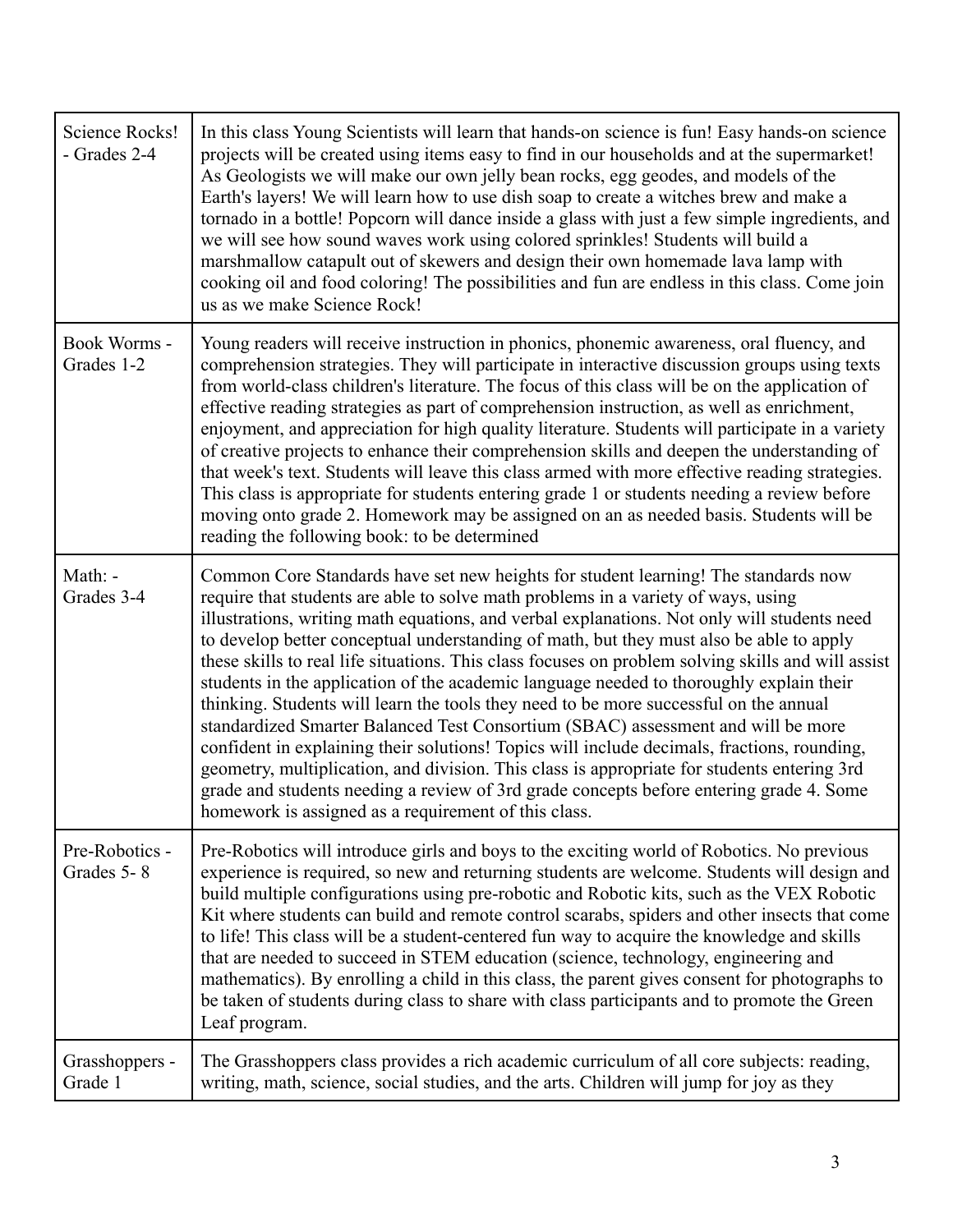|                                                                             | experience a summer full of entry level first grade skills taught in an engaging manner. This<br>class is designed for students entering the first grade and who will benefit from receiving<br>instruction with the same teacher all four (4) periods. Students entering grade K may take<br>this class with the approval of the Director.                                                                                                                                                                                                                                                                                                                                                                                      |
|-----------------------------------------------------------------------------|----------------------------------------------------------------------------------------------------------------------------------------------------------------------------------------------------------------------------------------------------------------------------------------------------------------------------------------------------------------------------------------------------------------------------------------------------------------------------------------------------------------------------------------------------------------------------------------------------------------------------------------------------------------------------------------------------------------------------------|
| Young Writers<br>are Real<br>Authors -<br>Grades 1-3                        | In this class students are encouraged to learn to write by using their imagination. They will<br>create a series of short stories just as published authors do. Each week a new piece of<br>literature is introduced. Students will read stories, and then create their own story utilizing<br>the writing process. The students will read/share their own creations and discuss what they<br>have written-since now they are the authors!                                                                                                                                                                                                                                                                                       |
| Strategic<br>Reading: -<br>Grades 5-8                                       | Middle school teachers have increased their use of expository texts within the curriculum<br>due to the mandates of the Common Core Standards (60% expository/informational: 40%<br>narrative/story). In addition, middle and high school teachers routinely assign students to<br>read lengthy content materials independently, to take notes, and to prepare for a test on facts<br>from within the textbook.                                                                                                                                                                                                                                                                                                                  |
|                                                                             | In this class, you will learn to be more independent and effective in applying reading<br>strategies to content materials so that you can be more successful. We will address how to<br>locate and restate the key ideas of a passage or lecture, then how to recast these ideas as<br>notes in a format that will help you study for the test more effectively--both independently<br>and with a study partner. We will examine key root words and terms within the academic<br>vocabularies of math, social studies, and science and learn to solve word analogies. We will<br>analyze the types of comprehension questions that are most challenging for you and learn<br>how to respond more effectively to these questions. |
| Science in<br>Action:<br>Perform<br>Amazing<br>Experiments! -<br>Grades 4-6 | Do you love Science? Have you ever wanted to make your very own Volcano? Well, in this<br>class you will make a volcano explode, make soda shoot over 20 feet high, create slimy<br>Goo, grow crystals, and learn why baking soda and vinegar cause a chemical reaction.<br>Students will learn the basic principles of science and chemistry, and will analyze reactions<br>from our actions! This class involves many hands-on experiments. This class will teach you<br>to love Science.                                                                                                                                                                                                                                      |
| Art Grades 1-4                                                              | Student artists will have the opportunity to explore a wide range of artistic materials,<br>techniques, and genres. Through a wide variety of age-appropriate projects, student artists<br>will learn more about the basics of art, how to use materials, principles of design,<br>composition theory, color mixing, and how to really look at a work of art. They will use<br>their knowledge to express themselves and to interpret the colorful world around them.<br>Green Leaf Artists will finish the class with a portfolio that will showcase what they have<br>learned.                                                                                                                                                 |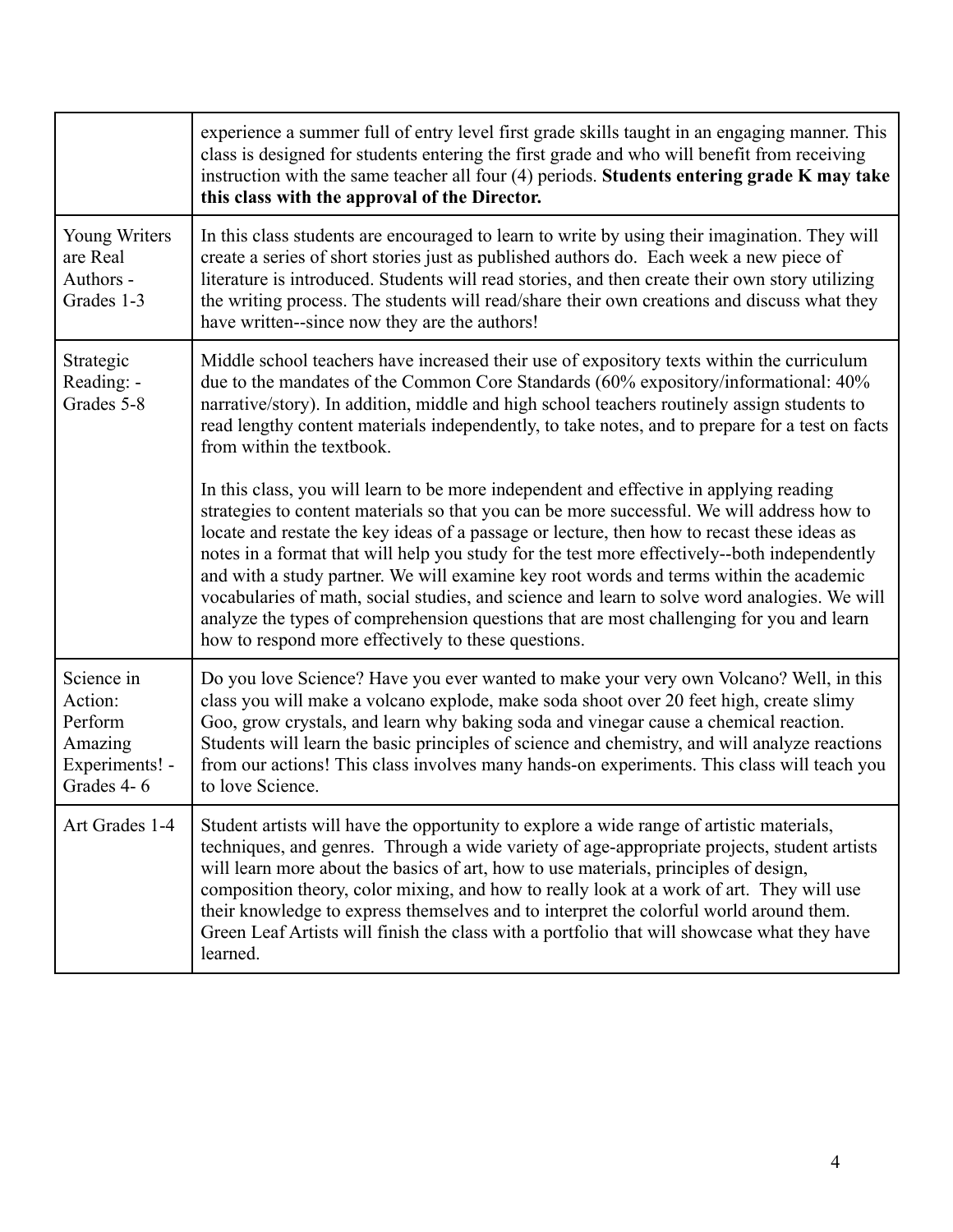| <b>Course Name</b>                                                                                                         | <b>Description</b>                                                                                                                                                                                                                                                                                                                                                                                                                                                                                                                                                                                                                                                                                                                                                                                                                                                                                                           |
|----------------------------------------------------------------------------------------------------------------------------|------------------------------------------------------------------------------------------------------------------------------------------------------------------------------------------------------------------------------------------------------------------------------------------------------------------------------------------------------------------------------------------------------------------------------------------------------------------------------------------------------------------------------------------------------------------------------------------------------------------------------------------------------------------------------------------------------------------------------------------------------------------------------------------------------------------------------------------------------------------------------------------------------------------------------|
| Computers: An<br>Intro to<br><b>SCRATCH</b><br>Programming<br>Language:<br>Create<br>Animations &<br>Games -<br>Grades 3-5 | Students will learn the fundamentals of Massachusetts Institute of Technology (MIT) Learn<br>to Code programming language called SCRATCH. Students will create their own characters<br>and scenes using the real computer code embedded within the SCRATCH programming<br>language. Students are expected to have some previous computer use and will enjoy the<br>daily keyboarding warm-ups before we SCRATCH!                                                                                                                                                                                                                                                                                                                                                                                                                                                                                                             |
| Science Rocks -<br>Grades 1-3                                                                                              | In this class Young Scientists will learn that hands-on science is fun! Easy hands-on science<br>projects will be created using items easy to find in our households and at the supermarket!<br>As Geologists we will make our own jelly bean rocks, egg geodes, and models of the<br>Earth's layers! We will learn how to use dish soap to create a witches brew and make a<br>tornado in a bottle! Popcorn will dance inside a glass with just a few simple ingredients, and<br>we will see how sound waves work using colored sprinkles! Students will build a<br>marshmallow catapult out of skewers and design their own homemade lava lamp with<br>cooking oil and food coloring! The possibilities and fun are endless in this class. Come join<br>us as we make Science Rock!                                                                                                                                        |
| Book Worms -<br>Grades 2-3                                                                                                 | Young readers will receive instruction in phonics, phonemic awareness, oral fluency, and<br>comprehension strategies. They will participate in interactive discussion groups using texts<br>from world-class children's literature. The focus of this class will be on the application of<br>effective reading strategies as part of comprehension instruction, as well as enrichment,<br>enjoyment, and appreciation for high quality literature. Students will participate in a variety<br>of creative projects to enhance their comprehension skills and deepen the understanding of<br>that week's text. Students will leave this class armed with more effective reading strategies.<br>This class is appropriate for students entering grade 2 or students needing a review before<br>moving onto grade 3. Homework may be assigned on an as needed basis. Students will be<br>reading the following: to be determined |
| Math<br>Grades 4-5                                                                                                         | This class will explore key mathematical concepts that form the basis of a solid<br>mathematical foundation. Some concepts that will be included are fractions, decimals,<br>percentage, rounding, geometric shapes, perimeter, circumference and more. This course is<br>appropriate for students entering the 4 and 5th grade. Some homework is assigned as a<br>requirement of this class.                                                                                                                                                                                                                                                                                                                                                                                                                                                                                                                                |
| Pre-Robotics -<br>Grades 2-4                                                                                               | Pre-Robotics will introduce girls and boys to the exciting world of Robotics. No previous<br>experience is required, so new and returning students are welcome. Students will design and<br>build multiple configurations using pre-robotic and Robotic kits, such as the VEX Robotic<br>Kit where students can build and remote control scarabs, spiders and other insects that come<br>to life! This class will be a student-centered fun way to acquire the knowledge and skills<br>that are needed to succeed in STEM education (science, technology, engineering and                                                                                                                                                                                                                                                                                                                                                    |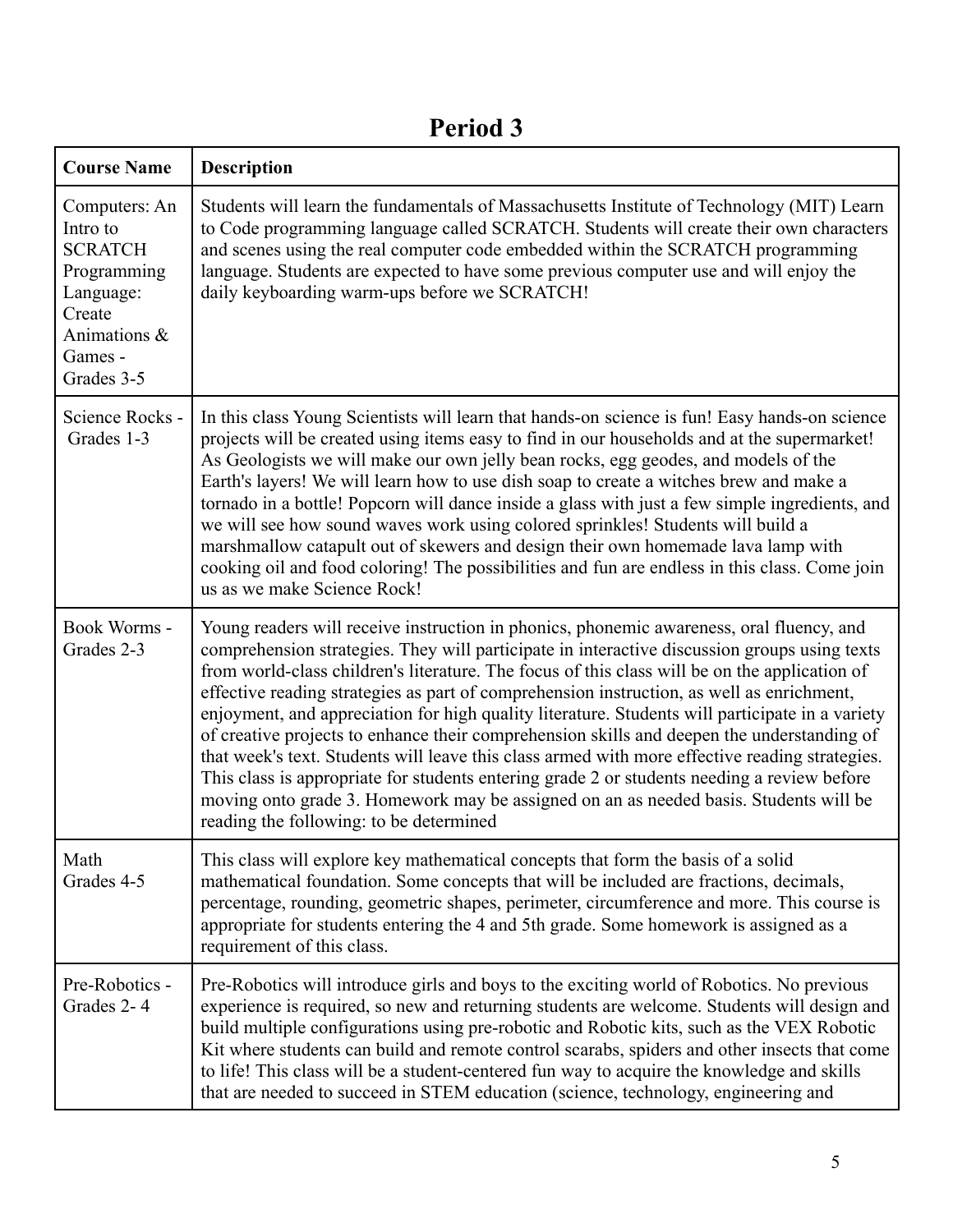|                                                                             | mathematics). By enrolling a child in this class, the parent gives consent for photographs to<br>be taken of students during class to share with class participants and to promote the Green<br>Leaf program.                                                                                                                                                                                                                                                                                                                                                                                                                                                                                                                                                                                                                                                                                                                                                             |
|-----------------------------------------------------------------------------|---------------------------------------------------------------------------------------------------------------------------------------------------------------------------------------------------------------------------------------------------------------------------------------------------------------------------------------------------------------------------------------------------------------------------------------------------------------------------------------------------------------------------------------------------------------------------------------------------------------------------------------------------------------------------------------------------------------------------------------------------------------------------------------------------------------------------------------------------------------------------------------------------------------------------------------------------------------------------|
| Grasshoppers -<br>Kindergarten -<br>Grade 1                                 | The Grasshoppers class provides a rich academic curriculum of all core subjects: reading,<br>writing, math, science, social studies, and the arts. Children will jump for joy as they<br>experience a summer full of entry level first grade skills taught in an engaging manner. This<br>class is designed for students entering the first grade and who will benefit from receiving<br>instruction with the same teacher all four (4) periods. Students entering grade K may take<br>this class with the approval of the Director.                                                                                                                                                                                                                                                                                                                                                                                                                                      |
| Cooking Up<br>Healthy -<br>Grades 1-3                                       | Join us for a fun and exciting adventure into the world of cooking and learning about<br>healthy eating. Students in this class will make a variety of healthy snacks. We will be<br>introduced to the vocabulary of cooking while using safe kitchen strategies. Students will<br>have the opportunity to practice math skills while measuring and learning more about<br>fractional parts. We will improve reading comprehension skills during recipe decoding.<br>Note: This class is not appropriate for students with dietary restrictions, as we will eat<br>what we cook.                                                                                                                                                                                                                                                                                                                                                                                          |
| Strategic<br>Writing:<br>Expository<br>Writing Skills I<br>- Grades 6-8     | Middle school students have many homework and in-class writing assignments that require<br>a quick start and a well organized product whether the assignment is an essay, a short<br>explanatory paragraph, or a poem. Because of the changes in curriculum due to the<br>Common Core Standards and the state writing assessment in grade 7, being able to write<br>effectively in varying genres is critical. In this class you will learn strategies for quickly<br>organizing your ideas and getting them down on paper in a cohesive manner. We will use a<br>variety of prewriting strategies as we write each day; then learn more about editing and<br>genre as we select pieces to finalize for our Writer's Notebook. As we examine exemplars,<br>you will learn more about the ways published authors make their point, select perfect words<br>to bring meaning to the reader, craft an effective sentence, and select a format/genre that<br>enhances meaning |
| Science in<br>Action:<br>Perform<br>Amazing<br>Experiments! -<br>Grades 3-5 | Do you love Science? Have you ever wanted to make your very own Volcano? Well, in this<br>class you will make a volcano explode, make soda shoot over 20 feet high, create slimy<br>Goo, grow crystals, and learn why baking soda and vinegar cause a chemical reaction.<br>Students will learn the basic principles of science and chemistry, and will analyze reactions<br>from our actions! This class involves many hands-on experiments. This class will teach you<br>to love Science.                                                                                                                                                                                                                                                                                                                                                                                                                                                                               |
| Art<br>Grades 5-8                                                           | Student artists will have the opportunity to explore a wide range of artistic materials,<br>techniques, and genres. Through a wide variety of age-appropriate projects, student artists<br>will learn more about the basics of art, how to use materials, principles of design,<br>composition theory, color mixing, and how to really look at a work of art. They will use<br>their knowledge to express themselves and to interpret the colorful world around them.<br>Green Leaf Artists will finish the class with a portfolio that will showcase what they have<br>learned.                                                                                                                                                                                                                                                                                                                                                                                          |
|                                                                             |                                                                                                                                                                                                                                                                                                                                                                                                                                                                                                                                                                                                                                                                                                                                                                                                                                                                                                                                                                           |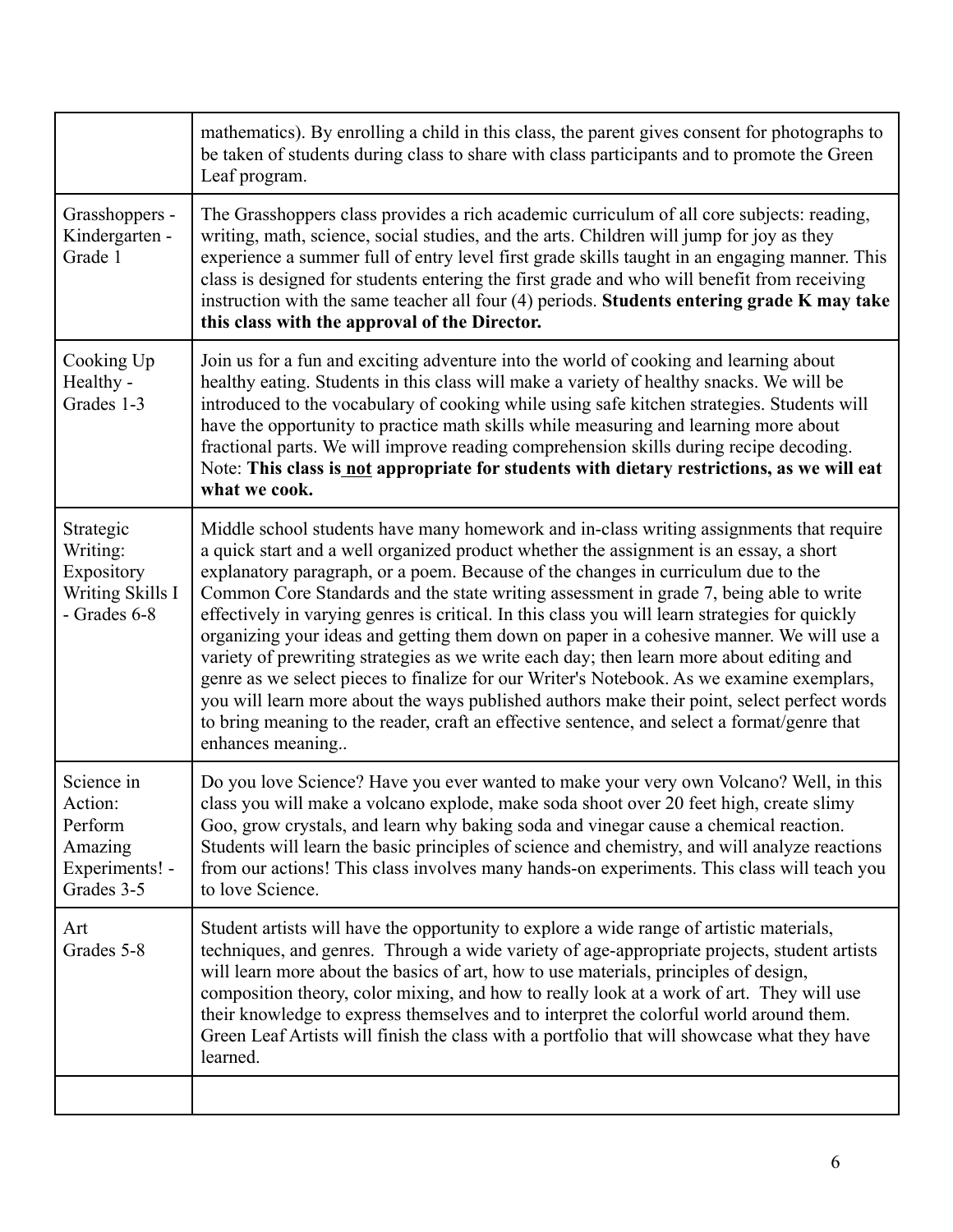| Musical<br>Instruments $\&$<br>Singing<br>Grades 1-8 | Music plays an important role in the daily lives of human beings. Nearly every elevator and<br>every restaurant pipes in music that someone else has selected. Nearly everyone has a car<br>radio, a tv, or a computer that plays music. Sometimes we ignore this background music,<br>but sometimes it strikes a chord in us and we pay more attention. We even make our own<br>playlists for our devices so that we can hear our favorite songs over and over. Students in<br>this class will listen to a wide variety of age-appropriate lyrics/music from a variety of<br>genres as a way to examine and learn more about their personal musical favorities. They<br>will explore musical instruments and generate music using instruments and their own<br>voices. We will replicate songs and sounds, learning more about how to sing, how to read<br>music, and how to listen to music. |
|------------------------------------------------------|------------------------------------------------------------------------------------------------------------------------------------------------------------------------------------------------------------------------------------------------------------------------------------------------------------------------------------------------------------------------------------------------------------------------------------------------------------------------------------------------------------------------------------------------------------------------------------------------------------------------------------------------------------------------------------------------------------------------------------------------------------------------------------------------------------------------------------------------------------------------------------------------|
|------------------------------------------------------|------------------------------------------------------------------------------------------------------------------------------------------------------------------------------------------------------------------------------------------------------------------------------------------------------------------------------------------------------------------------------------------------------------------------------------------------------------------------------------------------------------------------------------------------------------------------------------------------------------------------------------------------------------------------------------------------------------------------------------------------------------------------------------------------------------------------------------------------------------------------------------------------|

| <b>Course Name</b>                                       | <b>Description</b>                                                                                                                                                                                                                                                                                                                                                                                                                                                                                                                                                                                                                                                                                                                                                                    |
|----------------------------------------------------------|---------------------------------------------------------------------------------------------------------------------------------------------------------------------------------------------------------------------------------------------------------------------------------------------------------------------------------------------------------------------------------------------------------------------------------------------------------------------------------------------------------------------------------------------------------------------------------------------------------------------------------------------------------------------------------------------------------------------------------------------------------------------------------------|
| Computers:<br>Computers and<br>Keyboards -<br>Grades 1-4 | Computers and Keyboards is a remarkable class that familiarizes students with the<br>computer keyboard while introducing different key computer concepts each week. We will<br>make slide shows, learn word processing fundamentals necessary to create documents, and<br>create amazing illustrations using the mouse and keyboard. Students will learn the home<br>row of the keyboard through daily practice and begin the process of becoming novice<br>typers.                                                                                                                                                                                                                                                                                                                   |
| Science Rocks -<br>Grades 2-4                            | In this class Young Scientists will learn that hands-on science is fun! Easy hands-on science<br>projects will be created using items easy to find in our households and at the supermarket!<br>As Geologists we will make our own jelly bean rocks, egg geodes, and models of the<br>Earth's layers! We will learn how to use dish soap to create a witches brew and make a<br>tornado in a bottle! Popcorn will dance inside a glass with just a few simple ingredients, and<br>we will see how sound waves work using colored sprinkles! Students will build a<br>marshmallow catapult out of skewers and design their own homemade lava lamp with<br>cooking oil and food coloring! The possibilities and fun are endless in this class. Come join<br>us as we make Science Rock! |
| Book Club -<br>Grades 3-4                                | Students will dive into favorite classics of children's literature. This course will offer<br>students the opportunity to expand their comprehension skills through practicing common<br>core reading strategies that focus on a text's key ideas and details. Students will answer<br>questions and draw inferences, recount key events, summarize text, and demonstrate<br>in-depth knowledge of story elements. Interactive activities such as Readers' Theater will<br>enhance oral fluency and comprehension. This class is a multi-level class that is appropriate<br>for students in grades 3, and 4. Homework may be assigned on an as needed basis. Students<br>will be reading the following book: Book TBD                                                                 |
| Math/<br>Pre-Algebra<br>Grades 6-8                       | Would you like to get a head start in this vital and exciting subject? Are you interested in<br>strengthening the skills you already have in this area of math? The main purpose of this<br>class is to develop key concepts that will eventually lead to success in algebra. Concepts<br>covered include evaluating and simplifying numerical and variable expressions, integer                                                                                                                                                                                                                                                                                                                                                                                                      |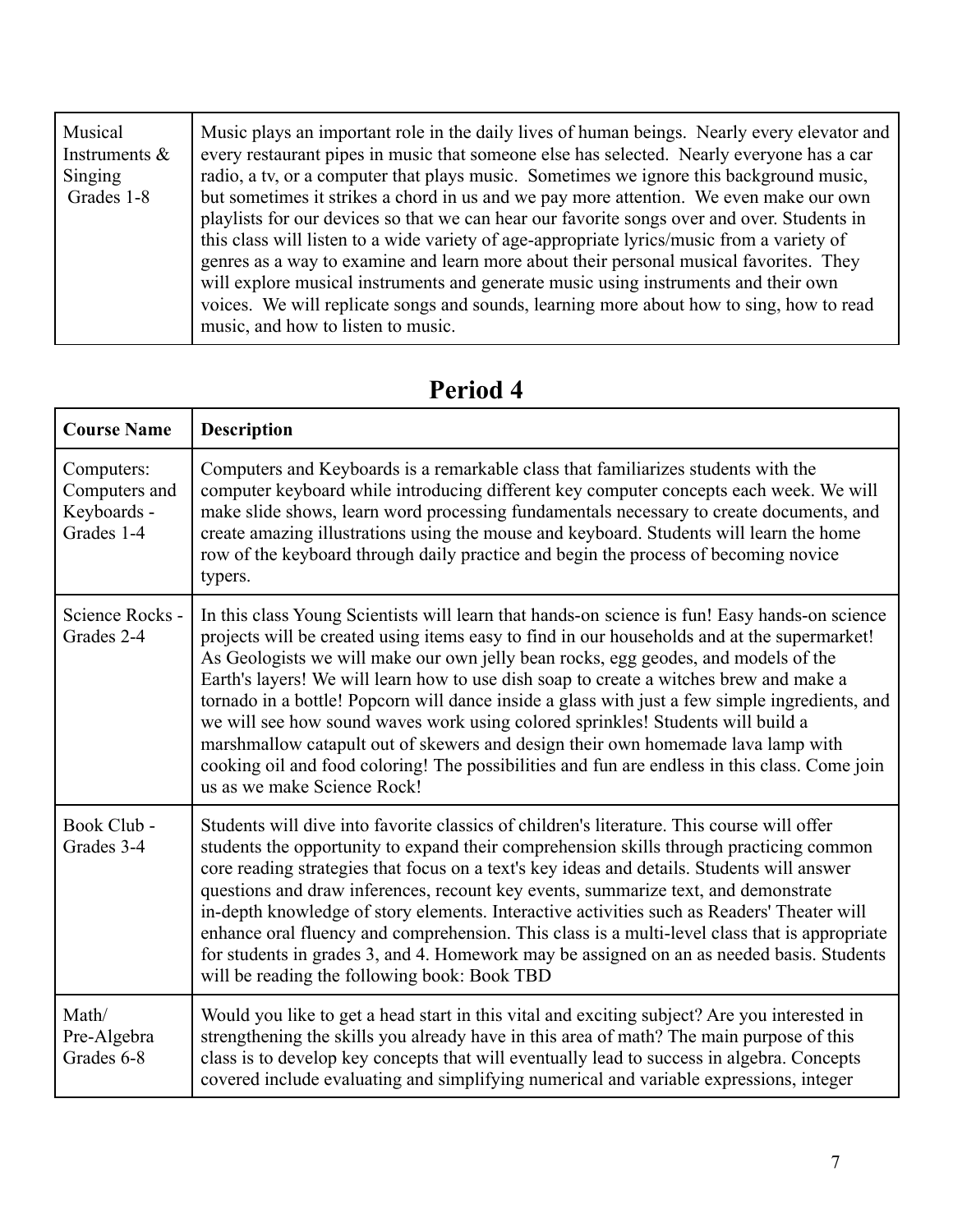|                                                                             | exploration, algebraic properties, and algebraic equations utilizing whole numbers,<br>fractions, and decimals. We will solve linear equations involving both positive/negative<br>integers and graphing. Join in, and discover how exciting and interesting algebraic topics<br>can be. This multilevel course is appropriate for students in the 6th and 7th grade. Some<br>homework is assigned as a requirement of this class.                                                                                                                                                                                                                                                                                                                                                                                                                                                                                      |
|-----------------------------------------------------------------------------|-------------------------------------------------------------------------------------------------------------------------------------------------------------------------------------------------------------------------------------------------------------------------------------------------------------------------------------------------------------------------------------------------------------------------------------------------------------------------------------------------------------------------------------------------------------------------------------------------------------------------------------------------------------------------------------------------------------------------------------------------------------------------------------------------------------------------------------------------------------------------------------------------------------------------|
| Chess-<br>Grades 4-8                                                        | If you enjoy games of strategy and intellectual challenge, or if you just want to learn chess<br>or improve your game, this class is for you! Kings, Queens, and Knights! Black, White!<br>Strategy and logic! Playing chess develops mind power that helps you predict your<br>opponent's moves. Beginners and experienced players are welcome to compete in our<br>annual chess tournament. Students with parental permission may bring their own chess<br>board to class; however, the student is solely responsible for the board. By enrolling a child<br>in this class, the parent gives consent for photographs to be taken of students during class to<br>share with class participants and to use to promote the Green Leaf program                                                                                                                                                                            |
| Grasshoppers -<br>Grade 1                                                   | The Grasshoppers class provides a rich academic curriculum of all core subjects: reading,<br>writing, math, science, social studies, and the arts. Children will jump for joy as they<br>experience a summer full of entry level first grade skills taught in an engaging manner. This<br>class is designed for students entering the first grade and who will benefit from receiving<br>instruction with the same teacher all four (4) periods. Students entering grade K may take<br>this class with the approval of the Director.                                                                                                                                                                                                                                                                                                                                                                                    |
| Ocean<br>Discoveries:<br>Wonders of the<br>Sea! -<br>Grade 1-3              | Ocean Discoveries is for our youngest Green Leaf Junior Scientists. Students in this class<br>will take an amazing voyage into the depths, beauty, and mysteries of the ocean. They will<br>discover the wonders of the sea as they engage in fun edible food activities, art projects,<br>experiments, and literature. Young scientists will capture what they learn through art and<br>writing activities.                                                                                                                                                                                                                                                                                                                                                                                                                                                                                                            |
| Magical Word<br>of Writing<br>Grades 4-6                                    | Writing is all around us! Everything starts with effective writing whether the final product is<br>a newscast, a sports report, a play, a speech, a television ad, or a graphic novel. This class<br>will introduce students to the magic of real world writing. We will examine exemplars from<br>other authors and learn more about ways to select wording and to arrange sentences to have<br>the desired effect on the reader/viewer. We will use a variety of strategies to organize ideas<br>and present them to our classmates. Through Writers' Workshop and the steps of the<br>Writing Process, we will conceptualize, generate, and refine products that are fiction<br>(poems, short stories, cartoons, etc.) and non-fiction texts (news reports, interviews, etc.).<br>Writing assignments and genres addressed are aligned with California and Common Core<br>Standards. Some homework will be assigned. |
| Science in<br>Action:<br>Perform<br>Amazing<br>Experiments! -<br>Gradse 5-8 | Do you love Science? Have you ever wanted to make your very own Volcano? Well, in this<br>class you will make a volcano explode, make soda shoot over 20 feet high, create slimy<br>Goo, grow crystals, and learn why baking soda and vinegar cause a chemical reaction.<br>Students will learn the basic principles of science and chemistry, and will analyze reactions<br>from our actions! This class involves many hands-on experiments. This class will teach you<br>to love Science.                                                                                                                                                                                                                                                                                                                                                                                                                             |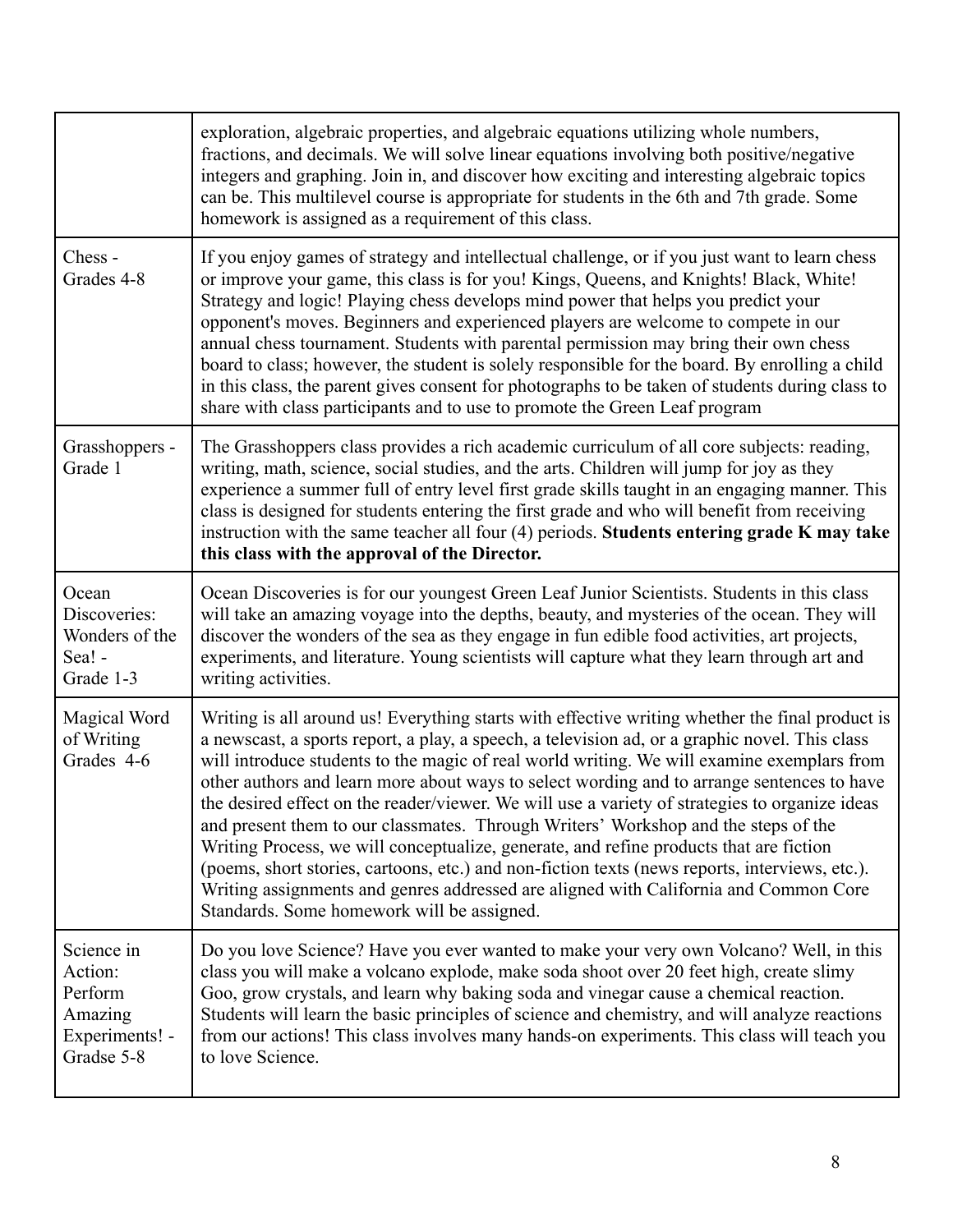| Art Grade 5-8                                        | Student artists will have the opportunity to explore a wide range of artistic materials,<br>techniques, and genres. Through a wide variety of age-appropriate projects, student artists<br>will learn more about the basics of art, how to use materials, principles of design,<br>composition theory, color mixing, and how to really look at a work of art. They will use<br>their knowledge to express themselves and to interpret the colorful world around them.<br>Green Leaf Artists will finish the class with a portfolio that will showcase what they have<br>learned.                                                                                                                                                                                                                                                                                                              |
|------------------------------------------------------|-----------------------------------------------------------------------------------------------------------------------------------------------------------------------------------------------------------------------------------------------------------------------------------------------------------------------------------------------------------------------------------------------------------------------------------------------------------------------------------------------------------------------------------------------------------------------------------------------------------------------------------------------------------------------------------------------------------------------------------------------------------------------------------------------------------------------------------------------------------------------------------------------|
| Musical<br>Instruments $\&$<br>Singing<br>Grades 1-8 | Music plays an important role in the daily lives of human beings. Nearly every elevator and<br>every restaurant pipes in music that someone else has selected. Nearly everyone has a car<br>radio, a tv, or a computer that plays music. Sometimes we ignore this background music,<br>but sometimes it strikes a chord in us and we pay more attention. We even make our own<br>playlists for our devices so that we can hear our favorite songs over and over. Students in<br>this class will listen to a wide variety of age-appropriate lyrics/music from a variety of<br>genres as a way to examine and learn more about their personal musical favorites. They<br>will explore musical instruments and generate music using instruments and their own<br>voices. We will replicate songs and sounds, learning more about how to sing, how to read<br>music, and how to listen to music. |

### **Afternoon Block A**

| <b>Course Name</b>                                          | <b>Description</b>                                                                                                                                                                                                                                                                                                                                                                                                                                                                                                                                                                                                                                                                                                                                                                                                                                                                         |
|-------------------------------------------------------------|--------------------------------------------------------------------------------------------------------------------------------------------------------------------------------------------------------------------------------------------------------------------------------------------------------------------------------------------------------------------------------------------------------------------------------------------------------------------------------------------------------------------------------------------------------------------------------------------------------------------------------------------------------------------------------------------------------------------------------------------------------------------------------------------------------------------------------------------------------------------------------------------|
| Math Skills<br>Booster-<br>Grades K-8                       | Students who select this module will develop additional strategies for success in<br>mathematics. We will conduct informal assessments to determine needs. Parents will be<br>asked to submit current math papers and to complete a questionnaire that asks for areas of<br>difficulty students are experiencing in school. Students will be paired with a small group<br>needing similar types of skill development. We will work to develop more effective<br>strategies for solving word problems, will increase math vocabulary, and will build<br>additional skills by engaging with a variety of math concepts and materials. We will have<br>some fun with creative problem solving and will work on solutions for non-routine<br>problems. Since instruction will be more individualized, there is an extra charge for the<br>Skills Center modules.                               |
| Reading/<br><b>Writing Skills</b><br>Booster-<br>Grades K-8 | Students who select this module want to reinforce reading and writing skills and continue to<br>develop effective strategies over the summer. We will conduct informal assessments to<br>determine needs. Parents will be asked to submit current school writing samples and to<br>complete a questionnaire that asks for areas of difficulty students are experiencing in<br>school. Students will be paired with a small group needing similar types of skill<br>development. We will work to further develop comprehension, vocabulary, and spelling. We<br>will study how poems and short informational texts are written, then create our own. We<br>will build reading fluency and test our writing skills through active participation in plays<br>and partner dialogues. Since instruction will be more individualized, there is an extra charge<br>for the Skills Center modules. |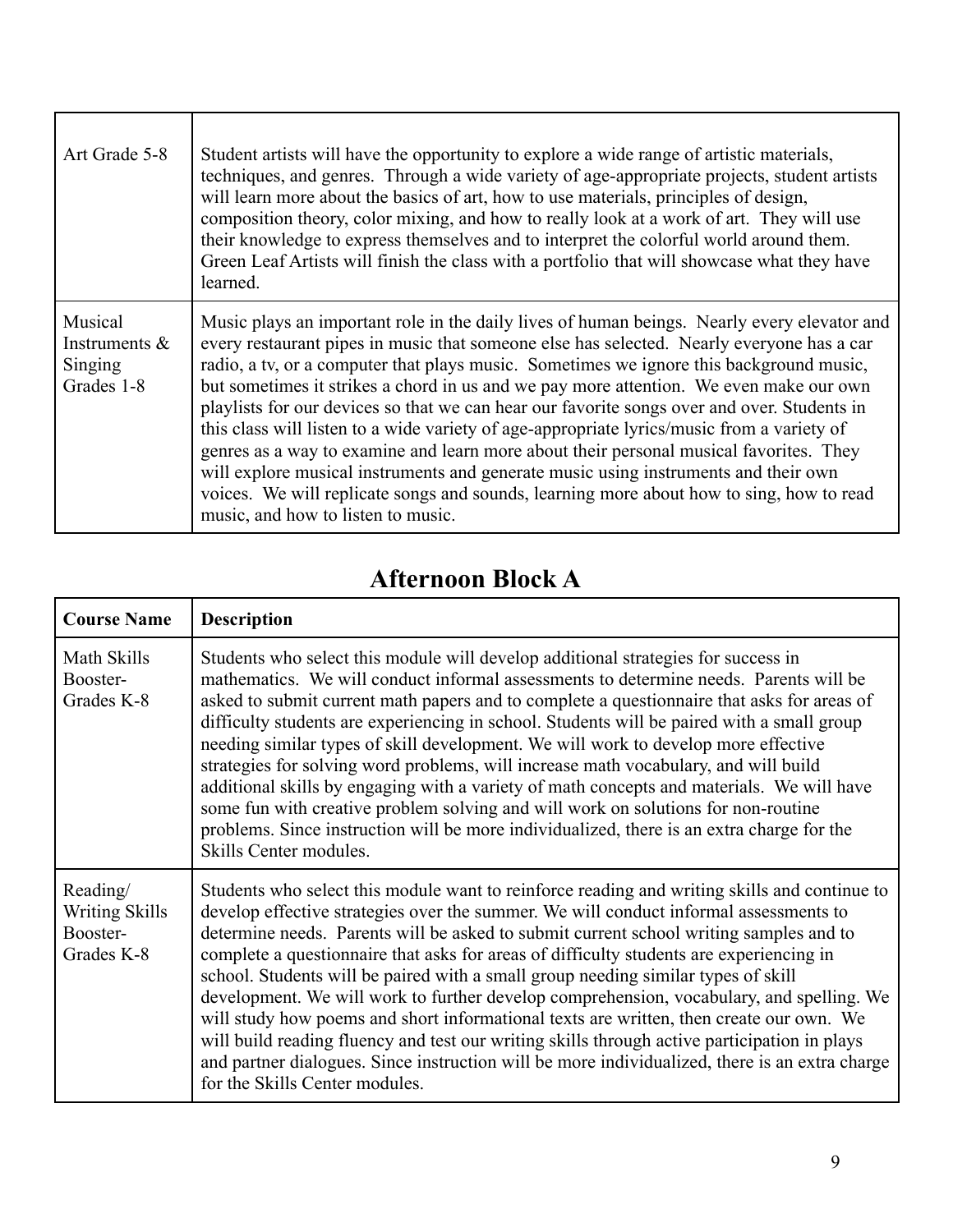| Social Club -<br>Grades K-8              | Be flexible, and you can work on a different project each day that you are part of this Club!<br>Options include working in the computer lab on a variety of projects or use computer<br>applications designed to enhance your knowledge of math facts and reading skills. You can<br>gather a partner or two to play a board game like Checkers, Scrabble, or Backgammon.<br>You can challenge yourself to solve a logic puzzle, put together a giant jigsaw puzzle, or<br>sew/glue/construct a craft project. Or-- you can sit in a comfy chair and relax with your<br>favorite book. We have instructors to assist with all of these engaging options, but the<br>choice is yours.                                                                                                                                                                                                         |
|------------------------------------------|-----------------------------------------------------------------------------------------------------------------------------------------------------------------------------------------------------------------------------------------------------------------------------------------------------------------------------------------------------------------------------------------------------------------------------------------------------------------------------------------------------------------------------------------------------------------------------------------------------------------------------------------------------------------------------------------------------------------------------------------------------------------------------------------------------------------------------------------------------------------------------------------------|
| Sports and<br>Games Club -<br>Grades K-8 | Students who select this module are interested in learning more about the world of sports<br>and games, including how to be an effective competitor both on and off the field. We will<br>play a variety of games as a means of developing additional skills for competition.<br>Sometimes, we will challenge ourselves individually by improving conditioning and<br>practicing separate skills needed to participate in a variety of sports. We will alternate<br>outdoor physical activity with indoor board and partner games as a means of staying cool<br>on a hot day. (Note: On extra hot days, games may include getting wet.)                                                                                                                                                                                                                                                       |
| Music Club -<br>Grades K-8               | Music plays an important role in the daily lives of human beings. Nearly every elevator and<br>every restaurant pipes in music that someone else has selected. Nearly everyone has a car<br>radio, a tv, or a computer that plays music. Sometimes we ignore this background music,<br>but sometimes it strikes a chord in us and we pay more attention. We even make our own<br>playlists for our devices so that we can hear our favorite songs over and over. Students in<br>this class will listen to a wide variety of age-appropriate lyrics/music from a variety of<br>genres as a way to examine and learn more about their personal musical favorites. They<br>will explore musical instruments and generate music using instruments and their own<br>voices. We will replicate songs and sounds, learning more about how to sing, how to read<br>music, and how to listen to music. |

 $\mathbf{r}$ 

#### **Afternoon Block B**

| <b>Course Name</b>                    | <b>Description</b>                                                                                                                                                                                                                                                                                                                                                                                                                                                                                                                                                                                                                                                                                                                                                                                                                                           |
|---------------------------------------|--------------------------------------------------------------------------------------------------------------------------------------------------------------------------------------------------------------------------------------------------------------------------------------------------------------------------------------------------------------------------------------------------------------------------------------------------------------------------------------------------------------------------------------------------------------------------------------------------------------------------------------------------------------------------------------------------------------------------------------------------------------------------------------------------------------------------------------------------------------|
| Math Skills<br>Booster-<br>Grades K-8 | Students who select this module will develop additional strategies for success in<br>mathematics. We will conduct informal assessments to determine needs. Parents will be<br>asked to submit current math papers and to complete a questionnaire that asks for areas of<br>difficulty students are experiencing in school. Students will be paired with a small group<br>needing similar types of skill development. We will work to develop more effective<br>strategies for solving word problems, will increase math vocabulary, and will build<br>additional skills by engaging with a variety of math concepts and materials. We will have<br>some fun with creative problem solving and will work on solutions for non-routine<br>problems. Since instruction will be more individualized, there is an extra charge for the<br>Skills Center modules. |
|                                       |                                                                                                                                                                                                                                                                                                                                                                                                                                                                                                                                                                                                                                                                                                                                                                                                                                                              |